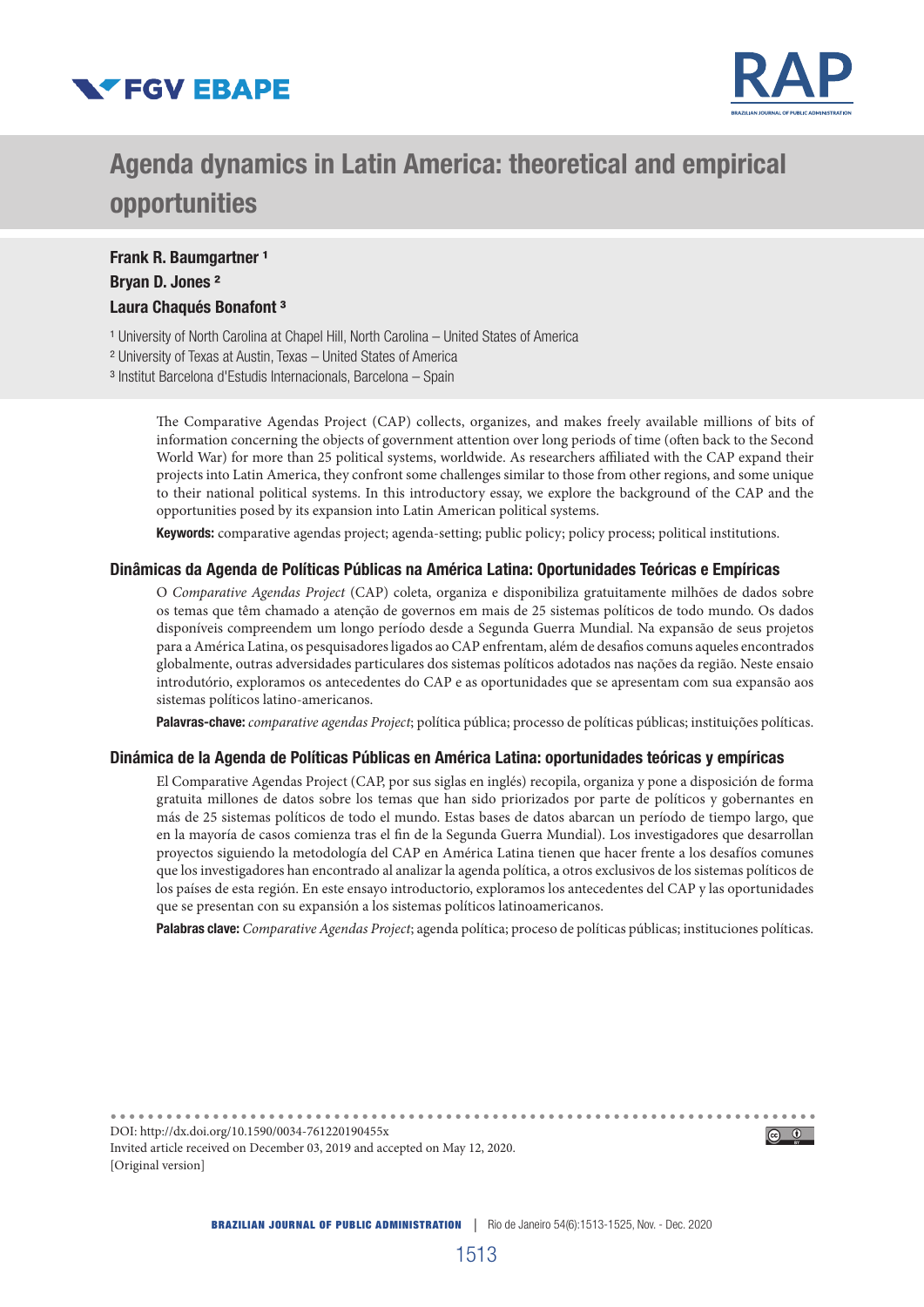## 1. BACKGROUND ON THE COMPARATIVE AGENDAS PROJECT

The Comparative Agendas Project (CAP) developed organically from the US-based Policy Agendas Project. Frank Baumgartner and Bryan Jones noted in the research they conducted for their 1993 book, *Agendas and Instability in American Politics* (Baumgartner & Jones, 1993) that they could learn much by assessing small bits of information over long periods of time to trace the development of public policy toward a particular policy issue. They studied a handful of issues, including nuclear power, pesticides, and tobacco, tracing media coverage and US congressional hearings on those topics, noting simply whether the attention was favorable to or critical of the industry in question. The quantitative techniques they began to use in that project became the basis for a research project that began in 1994 and continues to this day. The US-based project now incorporates over a million records of US governmental activities such as bills introduced, roll call votes taken, statutes enacted, media coverage, presidential executive orders, Supreme Court decisions, and so on (see Baumgartner & Jones, 2015; Jones & Baumgartner, 2005).

The CAP started when Christoffer Green-Pedersen of Aarhus University visited the University of Washington in Seattle during the academic year in 2004 and realized he could potentially replicate the US based project for his native Denmark. At the same time, Baumgartner was a visiting scholar in Europe during the 2004-2005 academic year and introduced a number of audiences to the possibilities of the approach. Stefaan Walgrave at the University of Antwerp had independently developed a similar project in Belgium, and he soon realized the value of making his data consistent with others. The CAP grew quickly from this starting point to the UK, Denmark, France, Belgium, Spain, the Netherlands, Canada, and Switzerland and currently involves projects in over two dozen political systems in the US, Europe, and Asia (see Baumgartner, Breunig, & Grossman, 2019a for more detail on the early growth of the CAP network). Expansions into Latin American political systems are, of course, the focus of our attention here.

The CAP is unified by a methodology and a series of databases, not by a single theoretical framework. The idea of the CAP is that scholars can gain by sharing infrastructure. Just as astronomers advance their discipline by building bigger telescopes, we can also gain greater insights into the actions of governments worldwide by expanding the empirical scope of our studies. Public policy studies have often focused on one policy issue at a time, or a limited number of them. The idea of the CAP is to gather information about all government activities, exhaustively. That is, rather than studying health or immigration policy, or a particular change in financial regulations, foreign policy, or defense strategies, we can learn by compiling information on all the actions of a government, across all topics of attention, and across a long time frame. The US Agendas Project databases generally extend back in time to World War Two. Some countries have databases that extend further back in time than this, though most do not go quite as far. With a long historical view and a wide empirical scope, scholars involved in the CAP seek to understand how attention moves from one topic to another. Most scholars are interested in their own countries, but the project facilitates cross-system comparisons because the topic categories used throughout the CAP projects, worldwide, are consistent. So when one tracks attention to health-care policies in Spain, one can easily replicate that analysis and compare the Spanish experience with the French, Danish, UK, or Swiss experience.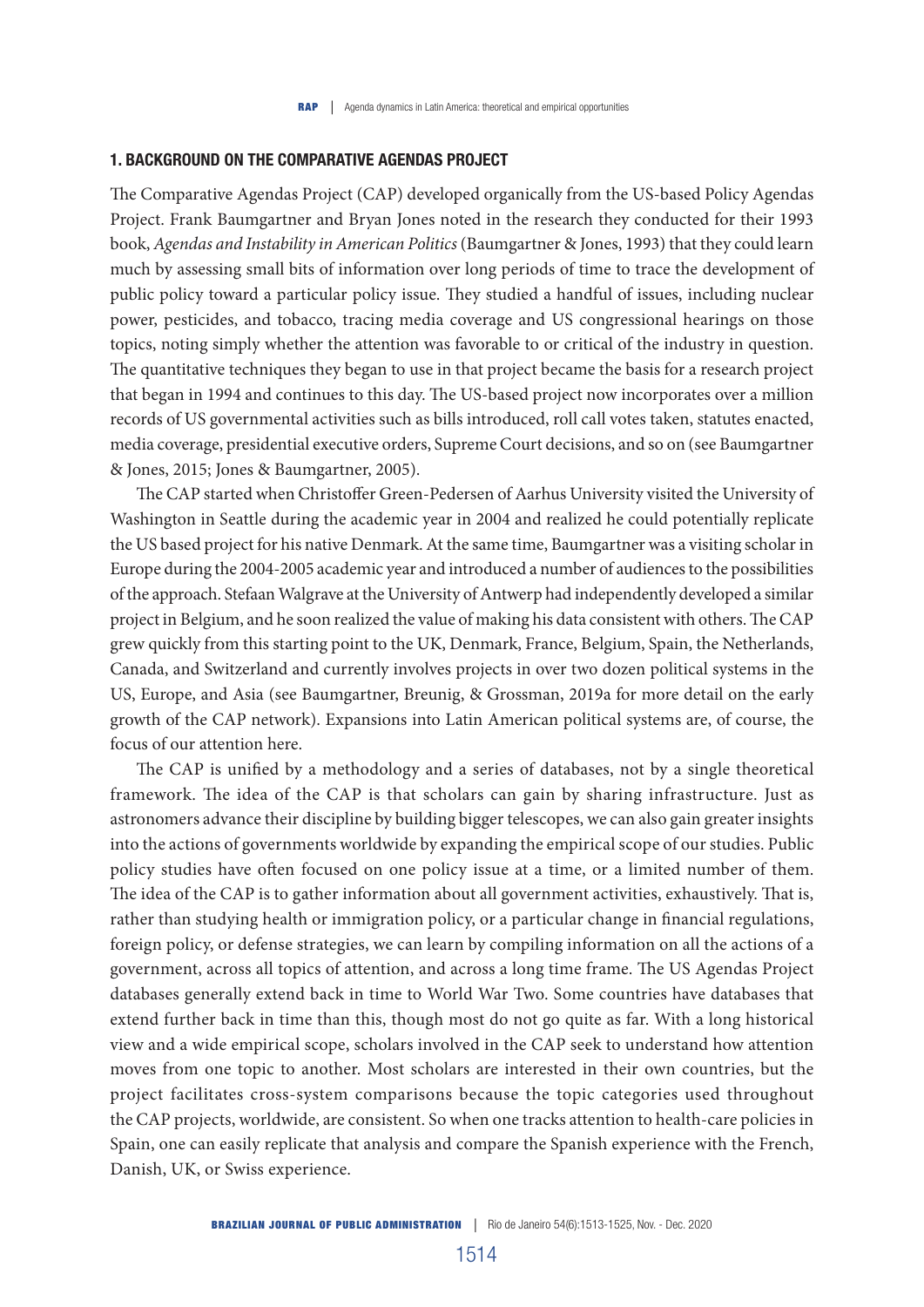By making data comparable, the CAP promotes comparisons and generalizability. The project, on the other hand, imposes no particular theoretical perspective. Perhaps by providing quantitative databases it can be said to promote a quantitative, rather than a qualitative, approach to the study of public policy. But even here, the project has often been used, as it was designed, to provide the quantitative background and starting point so that qualitatively-minded scholars could delve deeper into particular issues of concern, such as why a particular policy change was enacted, at a particular time, in a particular country, by a particular set of political leaders, and with what arguments and bits of evidence. After all, the project databases provide an easy introduction and indexing system to all the relevant government actions on any particular topic. So, while most CAP-related publications have indeed adopted a quantitative approach, the CAP itself does not require it and indeed can be used as the first step in a deeper qualitative approach. (For an example of such a project see Engeli, Green-Pedersen, & Larsen, 2012, which focused on deep comparisons of "morality politics" in several countries, using the CAP data as a starting point.)

The CAP has perhaps had more influence in generating novel areas of study than in changing the study of older questions. For example, Jones and Baumgartner (2005) assessed questions about the diversity of the public agenda and the "shape of change" in public budgets. The diversity of the public agenda refers to the degree that public authorities focus their collective official attention (measured by such things as legislative activities, court decisions, media coverage of government actions, or other indicators) on just a few top priorities, or spread them across multiple topics simultaneously. It is obvious to state, but difficult to measure, that governments, through division of labor, simultaneously are involved in many different activities, tens of thousands. Which institutions have the most diverse agendas? How do political or bureaucratic leaders deal with and manage the overwhelming complexity of the diverse policy issues confronting their agencies each day? By gathering the data, we allow the analysis.

The field of budgetary politics has been changed by the CAP datasets on budgeting. By assessing the full panoply of budgets, across long periods of time and across all spending categories, scholars in the CAP tradition have noted powerful similarities across budgeting processes in every system so far analyzed, leading to the conclusion that there is an "empirical law of public budgeting" consistent with theories of bounded rationality (see Jones et al., 2009). The "shape of change" in budgets is little change most of the time for most categories, but occasional dramatic shifts (see Jones, Baumgartner, & True, 1998).

The detailed databases associated with the CAP have allowed analyses of the dynamics of politics not previously explored in detail. For example, Green-Pedersen and others have looked at the impact of opposition members' oral questions in the Danish Parliament, noting that despite their lack of constitutional power or leverage over the sitting Government, such questions may be highly newsworthy, and the resulting news coverage can push the Government to act (see Green-Pedersen & Mortensen, 2010; Seeburg, 2013). Chaqués Bonafont, Roqué, and Baumgartner (2015) showed similar dynamics in Spain.

Public opinion scholars have long been interested in the dynamics of opinion responsiveness, or the degree to which policy changes from governments relate to shifts in public opinion and election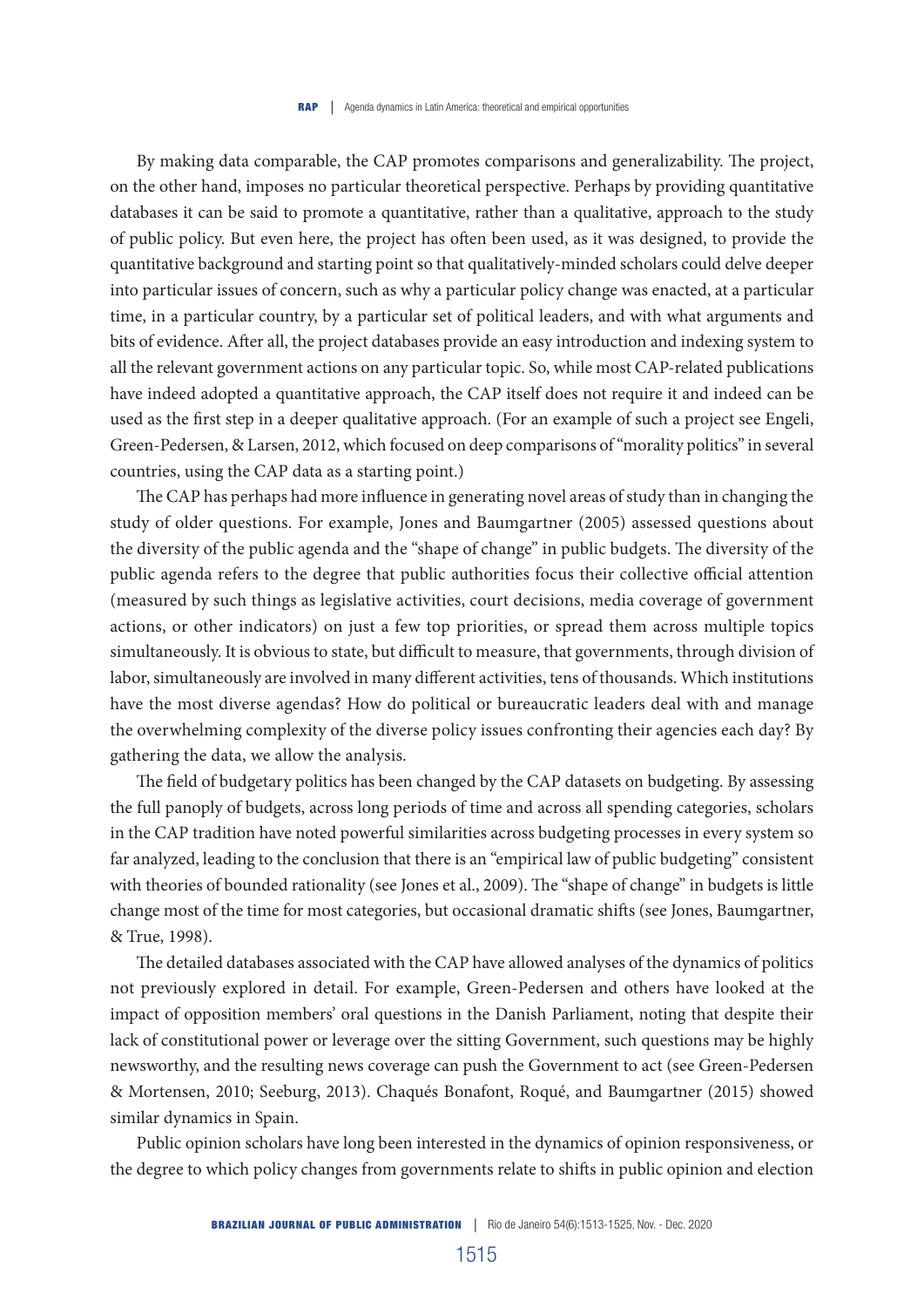results (see Erikson, Stimson, & MacKuen, 2002; Stimson, 1999; Wlezien, 1995); since the development of the measures associated with the CAP, these questions have been addressed in novel ways (see Soroka & Wlezien, 2010; Wlezien & Soroka, 2012).

Without reviewing all the issues elucidated by CAP scholars using the related databases from the project, our point is simple: with a bigger telescope, we can discover more. Many of these questions were recently explored in an edited book describing the data associated with the CAP and the projects associated with it (see Baumgartner, Breunig, & Grossman, 2019b).

#### 2. THE STRUCTURE OF THE CAP DATABASE

The initial codebook associated with the US-based Policy Agendas Project enumerated approximately 235 topics of attention, a complete catalogue of activities of the US government since World War Two. When Christoffer Green-Pedersen first adopted the system to Denmark, there were of course some adjustments to make. Denmark has a monarchy; Baumgartner and Jones had not established any codes for the US system for oversight of such an organization, nor for a state religion. But every country addresses issues of the quality of its educational system, supporting its farmers, managing its coastal waters, building dams and transportation infrastructure, and so on. Geeen-Pedersen's adjustments to the list of topics were surprisingly few. In the end, the master topic codebook of the Comparative Agendas Project differs from the one developed originally with only the US political system in mind, but less than one might have expected. Governments everywhere (at least in the political systems so far explored in the CAP) have a common set of areas of activity. Indeed, some of the biggest adjustments have been in the detailed coding of the Pennsylvania Policy Database Project, which documented a range of activities simply not accounted for in the national government, such as licensing of professions or regulating the activities of townships, municipalities, counties, and local government entities of various kinds. Sovereign national governments have more in common cross-nationally than they may have in common with their own subunits.

As the various country projects moved forward, sometimes adding new codes to address particular issues faced by those projects, a critical trade-off became evident. The more a country coding system addresses the peculiarities of country, the less the policy development in that country may be compared to other countries. As a consequence, under the guidance of Sean Bevan of the University of Edinburgh, the CAP community developed a master codebook based on 20 major topics and 225 minor topics. The minor topics are hierarchically arranged. All country systems are constructed so that they can be mapped into the master CAP system, so that each country is directly comparable to all others through the master codebook. So most country projects maintain a separate coding system that meets the needs of the particular country, but also code their policy observations into the master system.

A second requirement necessary to maintain comparability is that if new topics are subtopics are added, all older topics relevant to the new topic must be examined throughout the full series of observations and re-coded into the new system if necessary. This requirement is termed "backward comparability", because it insures that as the time series of policy activity moves forward, the topics remain comparable (Jones, 2016).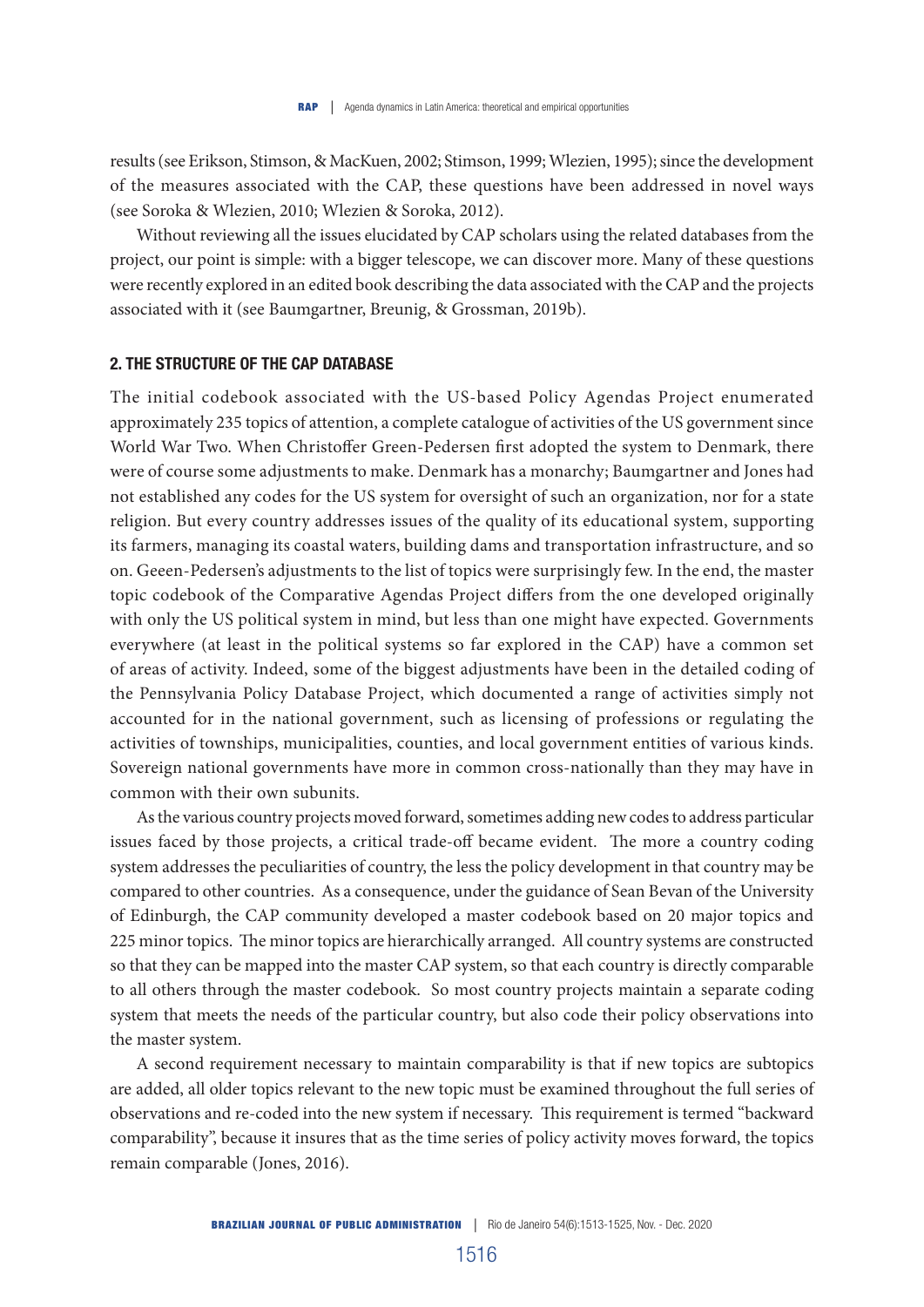The American Political Science Association's Comparative Politics Section noted in its citation awarding the CAP system its 2019 Lijphart / Przeworski / Verba Dataset Award that the system "represents a global collaboration that rests on a common, harmonized codebook and approach by which team members use various inputs to code policy priorities, discussion, efforts, and outcomes". The citation goes on to note "The committee was impressed by the project's open and inclusive spirit, the latter evidenced by the project's extensive network of collaborators and various activities that bring together a diverse set of researchers using the CAP data... Owing to their Herculean efforts, their due diligence, and their commitment to data access and transparency, the project has left an indelible mark on the field of comparative politics".

# 3. WITH EACH EXPANSION OF THE CAP COME NEW OPPORTUNITIES AND INSIGHTS

Expansion of the CAP into a number of Latin American countries provides a number of opportunities. Beyond the obvious fact of allowing more direct comparisons of political processes from countries already included in the CAP to a new set of countries not previously included, the specific context of Latin American politics also provides some novel theoretical approaches. Here we can assess the future by looking at the past. The history of previous expansions of the CAP provides some insights.

A major insight that developed from the CAP experience came at its first expansion from the US to other systems: Governments have more similarities than differences. When *Agendas and Instability in American Politics* was first published (Baumgartner & Jones, 1993), its language of "multiple venues" and complications of federalism may have struck some comparative scholars as peculiarly American, with little possible applicability in political systems that do not feature separation of powers, weak political parties, or strong local or subnational governments. But the book has been widely used because its focus on policy dynamics and long-term frame shifts has proved more widely applicable than might have seemed likely at first.

The geographic center of gravity of the CAP as of today is undoubtedly within the European Union, not in the US or North America. Moving to Europe brought a number of opportunities and theoretically interesting questions. Probably foremost among those was attention to the degree that actions from the EU in Brussels were affecting national policymaking in the member states. Implementation of EU Directives typically implies national level legislation, but these legislative acts are more or less mandatory. Such a process has led to less parliamentary involvement in important policy negotiations. Executives are involved in the EU-level negotiations before a Directive emerges from Brussels. But once it does, there is little a legislative party, whether in opposition or a member of the majority coalition, can do other than pass the required implementing legislation without amendment. Studying the impact of EU regulations has been an important part of the CAP community throughout the EU member states, and even in the Swiss case, since while not a member of the EU, the Swiss government still must maintain compliance with various EU regulations in order to promote the single market. These were far from the theoretical concerns that started the CAP, and they are mostly irrelevant for the US project. The generic and broadly applicable nature of the CAP databases allow the easy and systematic study of these issues even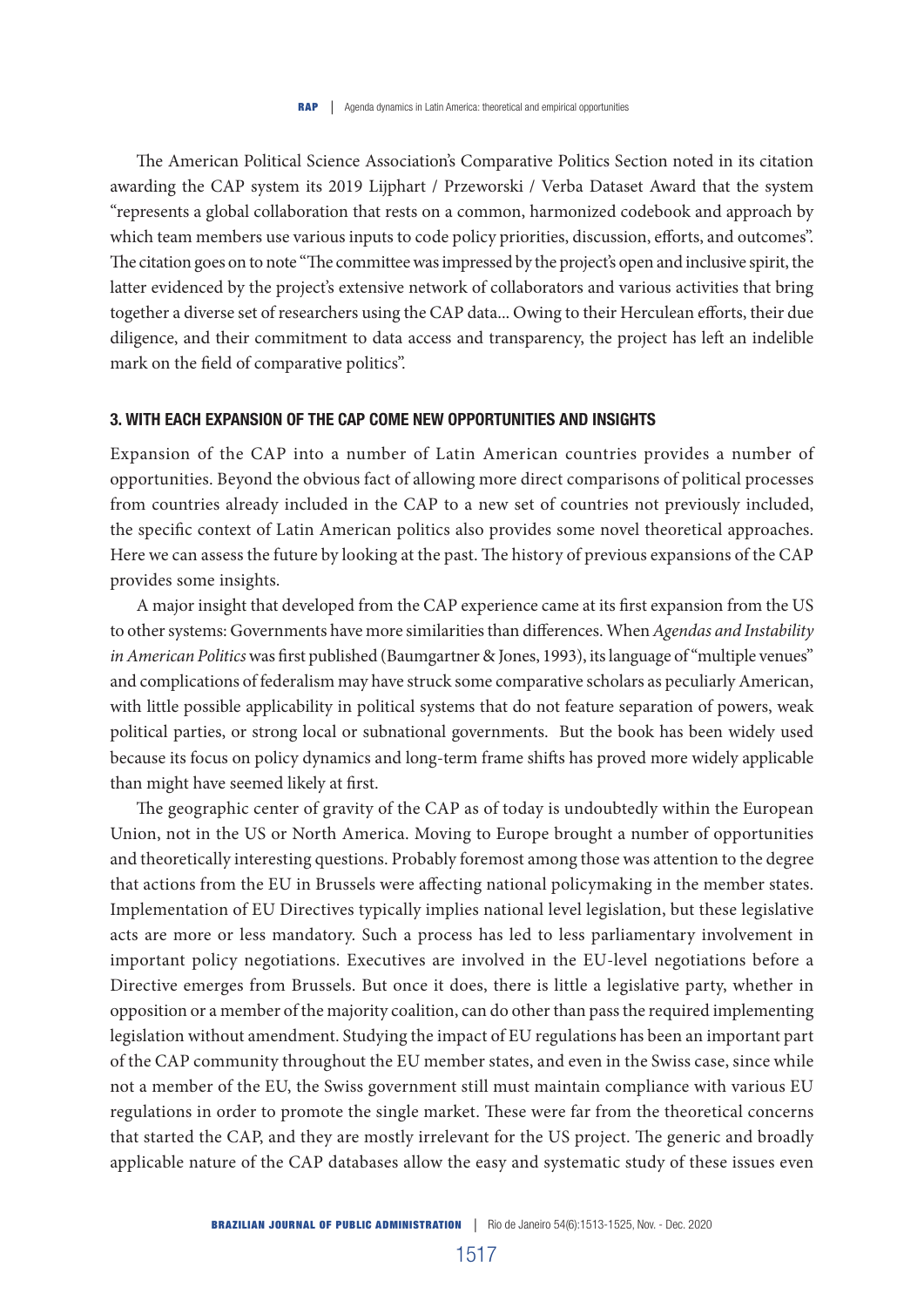though they were not envisioned when the CAP began. Having a bigger telescope allows one to see things even if the telescope was not initially designed to look for them.

Of course, the comprehensive nature of the CAP databases allows for questions that were not part of the previous literature because previous empirical approaches did not allow for them. Jones and Baumgartner (2005) addressed such issues as agenda-scarcity, stochastic budget modeling, and the concept of the "threshold of attention" (being affected not only by the severity of an underlying problem, but also by the cumulative severity of the other problems simultaneously of concern to the government). Their analysis, among the first to be conducted based on comprehensive databases of the CAP, pushed the literature into areas that were literally not previously addressed.

More recently, Bryan Jones, Sean Theriault, and Michelle Whyman (2019) have pushed further, exploring the causes and consequences of the "Great Broadening" in the scope of US politics in the post-war period. They argue that the very nature of the US government and political system was dramatically, radically, and permanently altered in a burst of activities into uncharted policy domains in the growth of activities associated with the Great Society and subsequent programs such as expansion of environmental regulations and civil rights concerns in the 1960s. These expansions altered power relations and expanded the scope of government to such an extent that there was no going back. Most importantly, assessing these shifts in government would not have been possible with a single focus on such indicators as the relative tax burden or the size of the federal budget as a share of GDP. Rather, the databases of the CAP allowed a documentation of something that could not otherwise have been seen: The emergence of government, its spread, into areas where it had not previously been an important actor. Once the government spread, it did not recede, and the political debate went on to something different: How to manage the administrative state.

#### 4. LATIN AMERICAN CAP PROJECTS

At present, six different country teams – Argentina, Brazil, Chile, Colombia and Ecuador and México — have developed comprehensive datasets for analyzing agenda dynamics in a comparative perspective (see Box 1). These datasets provide a unique instrument for the analysis of the policy agenda in three policy venues – Parliament, the Government and the Media — across time and countries. These datasets cover a period of one or two decades, with some exceptions, like the case of speeches of the President in Mexico, which covers a period of 50 years, from the 1960s to present.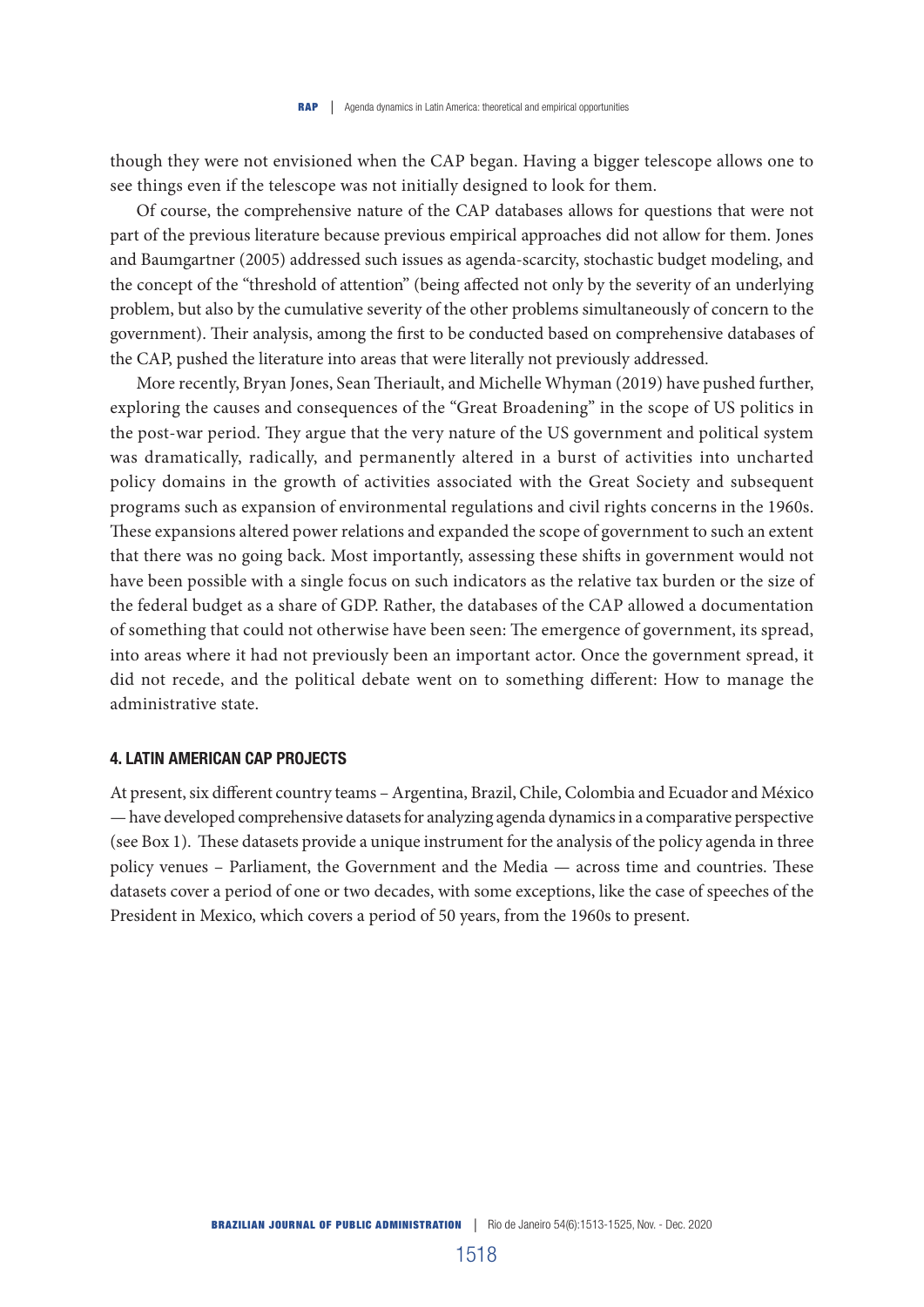| Lead investigator         | <b>Jniversidad Autónoma</b><br>Juan Guillermo Vieira,<br>de Manizales | Felipe Brasil, UNESP<br>Araraquara                                   |                                                                          |                                                           |                                                                                                                                                                                            |                                                                                     |                                                                        |  |
|---------------------------|-----------------------------------------------------------------------|----------------------------------------------------------------------|--------------------------------------------------------------------------|-----------------------------------------------------------|--------------------------------------------------------------------------------------------------------------------------------------------------------------------------------------------|-------------------------------------------------------------------------------------|------------------------------------------------------------------------|--|
| observations<br>Number of | 3800                                                                  | 99                                                                   | 2482                                                                     | 1755                                                      | 517                                                                                                                                                                                        | 564                                                                                 | 7000                                                                   |  |
| Description               | Each approved Law issued by year.                                     | Each approved Constitutional Amendment (Emendas<br>Constitucionais). | Each approved Law and Complementary law (Leis e Leis<br>Complementares). | Messages to the Congress sent by the President of Brazil. | president of Brazil presents important information about<br>(Discurso de Posse). In the investiture speech the new<br>the policy priorities of the government for the next<br>legislature. | Each Provisional Measures (Medida Provisória) issued by<br>the President of Brazil. | Each approved Presidential Decrees (Decretos<br>Presidencials) issued. |  |
| Policy Agenda             | Legislative agenda                                                    | Legislative agenda                                                   | Legislative agenda                                                       | (executive) agenda<br>Government                          | (executive) agenda<br>Government                                                                                                                                                           | (executive) agenda<br>Government                                                    | (executive) agenda<br>Government                                       |  |
| period<br>End             | 2018                                                                  | 2014                                                                 | 2014                                                                     | 2014                                                      | 2016                                                                                                                                                                                       | 2014                                                                                | 2014                                                                   |  |
| Period<br>Start           | 1990                                                                  | 1992                                                                 | 2003                                                                     | 2003                                                      | 2003                                                                                                                                                                                       | 2003                                                                                | 2003                                                                   |  |
| Unit of analysis          | Laws                                                                  | Amendments<br>Constitutional                                         | Laws                                                                     | Presidential Messages to<br>Congress                      | Presidential Investiture<br>Speeches                                                                                                                                                       | Provisional Measures                                                                | Presidential Decree                                                    |  |
| Country                   | Argentina                                                             |                                                                      |                                                                          |                                                           | Brazil                                                                                                                                                                                     |                                                                                     |                                                                        |  |

**RAP** | Agenda dynamics in Latin America: theoretical and empirical opportunities

*Continue*

BRAZILIAN JOURNAL OF PUBLIC ADMINISTRATION |Rio de Janeiro 54(6):1513-1525, Nov. - Dec. 2020

AGENDA DYNAMICS IN LATIN AMERICA BOX 1 AGENDA DYNAMICS IN LATIN AMERICA

**BOX1**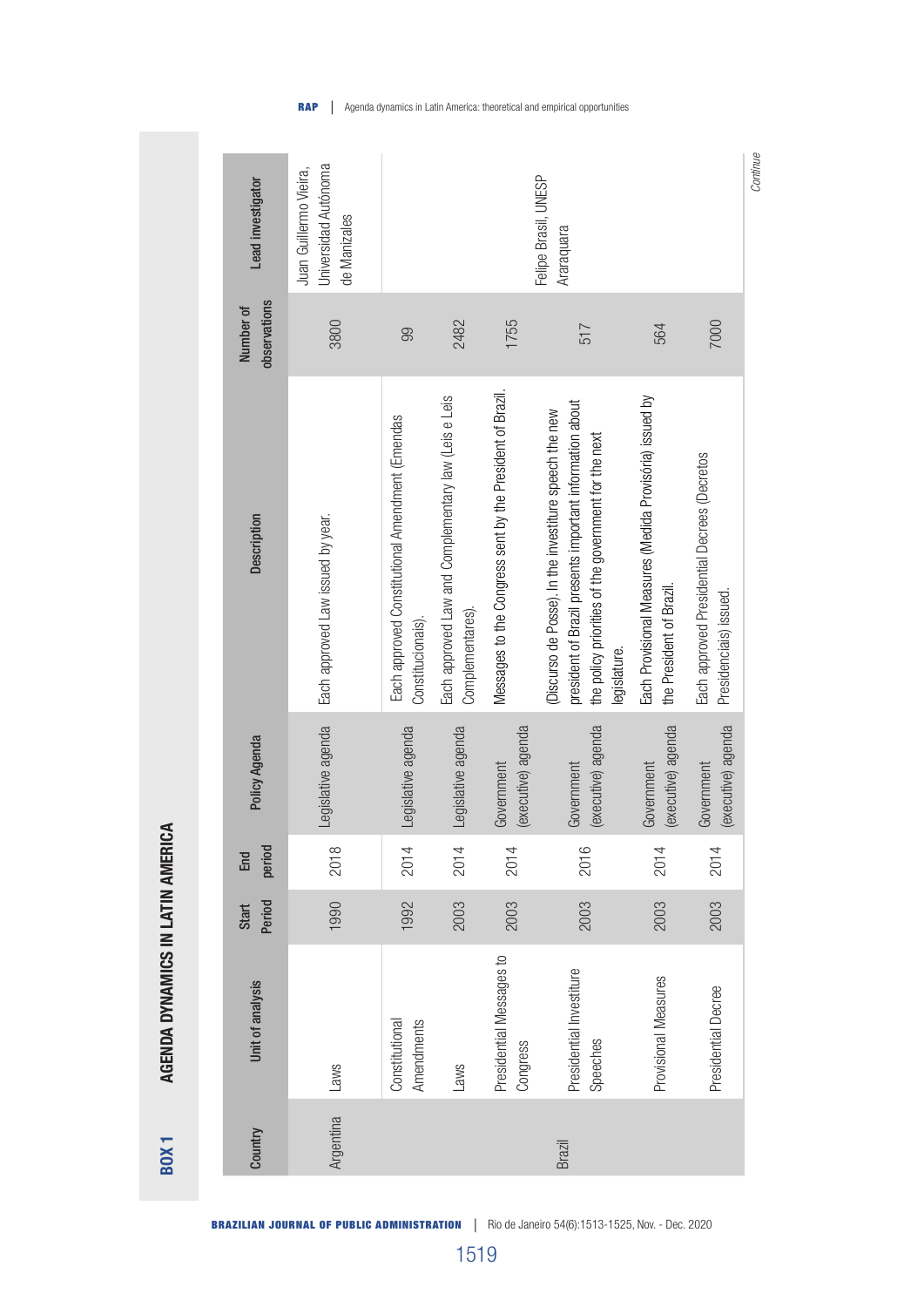| Lead investigator<br>observations<br>Number of | Universidad Autónoma<br>Juan Guillermo Vieira,<br>de Manizales<br>9866<br>1405<br>2180<br>2000 |                                                                                                            |                                                                      |                                                                                                                                                                                         | 816                                                                                                 | In progress                                                                                                                                                               | 138                                                                                                                                                    | of Ecuador<br>4320                                                                                         |                                                                                                                                                                  |  |
|------------------------------------------------|------------------------------------------------------------------------------------------------|------------------------------------------------------------------------------------------------------------|----------------------------------------------------------------------|-----------------------------------------------------------------------------------------------------------------------------------------------------------------------------------------|-----------------------------------------------------------------------------------------------------|---------------------------------------------------------------------------------------------------------------------------------------------------------------------------|--------------------------------------------------------------------------------------------------------------------------------------------------------|------------------------------------------------------------------------------------------------------------|------------------------------------------------------------------------------------------------------------------------------------------------------------------|--|
| Description                                    | Leyes adoptadas.                                                                               | Legislative proposals to be debated at the Congress of the<br>Republic. Most bills are governmental bills. | Includes all laws passed by Congress and enacted by the<br>President | Economic and Social Policy Council, the highest national<br>planning authority, which acts under the direction of the<br>Public policy documents prepared by the National<br>president. | Proposals to reform, add to or repeal the contents of the<br>Constitution through legislative acts. | to the themes of the articles in some sections, particularly<br>Semana is a weekly political magazine. Coded according<br>those related to political and economic issues. | Laws in second infra constitutional order that regulate the<br>rights, the state and the administration, according to art.<br>133 of the Constitution. | President's speeches of two types; investiture speech and<br>annual speech (art. 120 of the Constitution). | Front pages stories (sample) of two of the most widely<br>run newspapers in the country: El Comercio (private<br>newspaper) and El telegrafo (Public newspaper). |  |
| Policy Agenda                                  | Legislative agenda                                                                             | Legislative agenda                                                                                         | Legislative agenda                                                   | (executive) agenda<br>Government                                                                                                                                                        | Legislative agenda                                                                                  | Print Media                                                                                                                                                               | Legislative agenda                                                                                                                                     | (executive) agenda<br>Government                                                                           | Print Media                                                                                                                                                      |  |
| period<br>End                                  | 2019                                                                                           | 2018                                                                                                       | 2019                                                                 | 2018                                                                                                                                                                                    | 2018                                                                                                | 2018                                                                                                                                                                      | 2017                                                                                                                                                   | 2017                                                                                                       | 2019                                                                                                                                                             |  |
| Period<br>Start                                | 1990                                                                                           | 1994                                                                                                       | 1992                                                                 | 1994                                                                                                                                                                                    | 1994                                                                                                | 1994                                                                                                                                                                      | 2007                                                                                                                                                   | 2007                                                                                                       | 2014                                                                                                                                                             |  |
| Unit of analysis                               | Laws                                                                                           | Bills                                                                                                      | Laws                                                                 | CONPES                                                                                                                                                                                  | Bills to modidy the<br>constitution                                                                 | Stories in the Semana<br>Magazine                                                                                                                                         | Organic Laws                                                                                                                                           | Presidential speeches                                                                                      | Front Pages Stories                                                                                                                                              |  |
| Country                                        | Chile                                                                                          |                                                                                                            |                                                                      | Colombia                                                                                                                                                                                |                                                                                                     |                                                                                                                                                                           |                                                                                                                                                        | Ecuador                                                                                                    |                                                                                                                                                                  |  |

**RAP** | Agenda dynamics in Latin America: theoretical and empirical opportunities

BRAZILIAN JOURNAL OF PUBLIC ADMINISTRATION |Rio de Janeiro 54(6):1513-1525, Nov. - Dec. 2020

1520

Source: Elaborated by the authors. Source: Elaborated by the authors.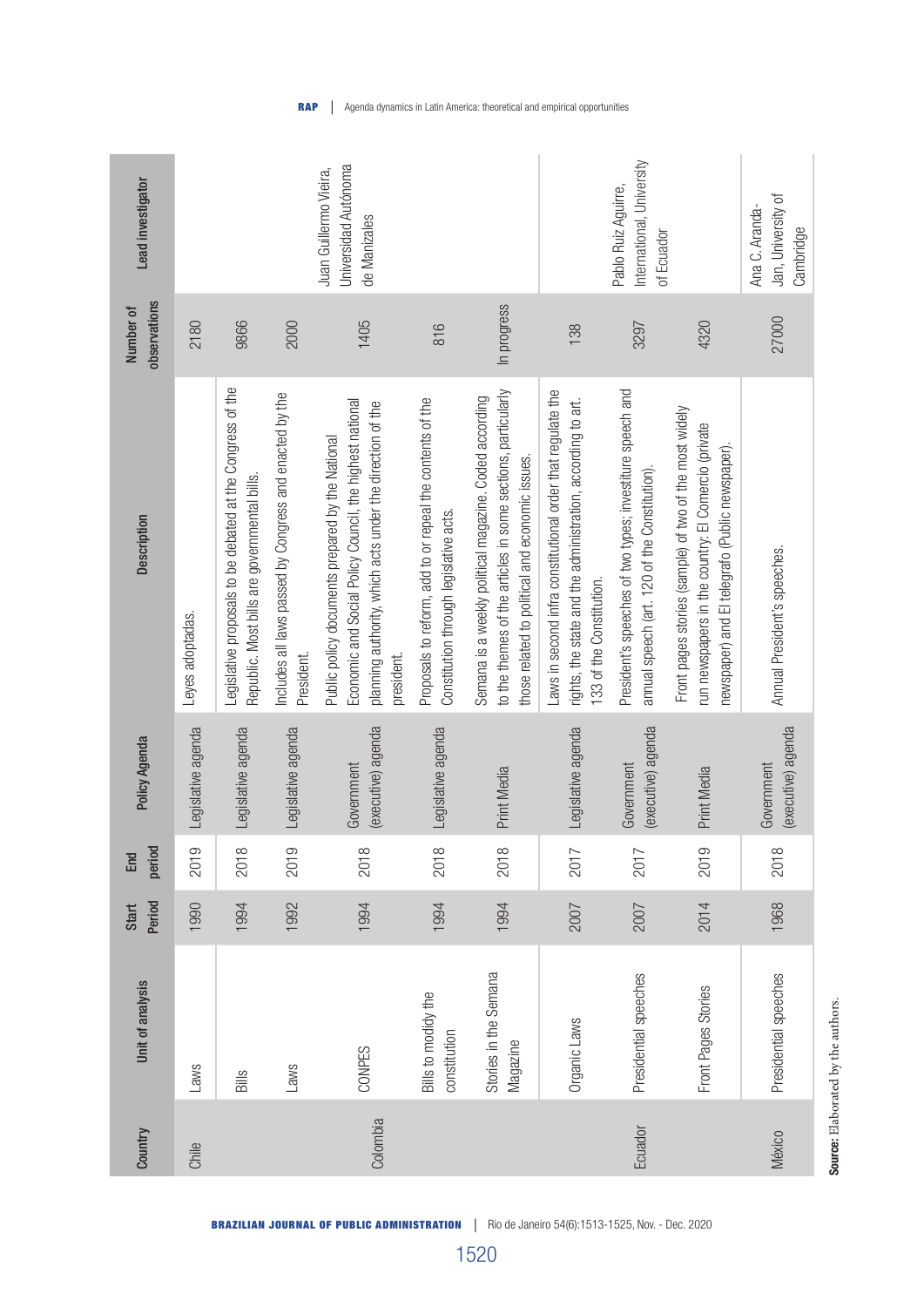To study the agendas of the executive, three country teams — Brazil, Ecuador, and México — developed datasets about the policy content of presidential speeches. Generally, all executive speeches include policy proposals rather than announcements of policy actions. In the case of Brazil, this includes investiture speeches, as the president of Brazil makes no other type of annual speech. In contrast, in Ecuador and México, the datasets about the agenda of the executive include the annual speeches of the President, which follows quite similar characteristics of the annual speeches in other countries (see Baumgartner et al., 2019a). As in many other democratic countries, in the investiture speech the head of the executive presents the executive's program of government, providing important information about the policy priorities of the executive for the next legislature. In contrast, all other annual speeches follow a similar pattern as the state of the nation speech that takes place annually. In this case, the President informs the nation about the policy priorities for the rest of the legislature, as well as about the evolution and implementation of the electoral program, informing about variations in the content of the governmental agenda since the beginning of the term.

For the analysis of the substantive agenda of the executive, in which executives announce actual policy actions rather than proposed actions, two countries, Brazil and Colombia, developed different datasets. The Brazil team developed a dataset that contains information about presidential decrees. These are regulatory acts taken by the executive. In formal terms, these are decisions the executive takes in cases of extraordinary and urgent need, when exceptional circumstances make it impossible to follow ordinary legislative procedure. The question is whether, as in many other countries, the president is increasingly using this legislative instrument to take decisions about issues that have nothing to do with urgent necessities. In the case of Colombia, the CAP team developed a dataset about bills, which contains all information about the legislative proposals issued by the government and also parliamentary groups. As in many other countries, the supremacy of the executive in the political system is illustrated by the high percentage of bills initiated by the government that are finally passed into laws, compared to bills initiated by parliament. Hence, these dataset provides a relevant instrument to study the asymmetric relationship between the government and the parliament that characterizes most advanced democracies.

For the analysis of parliamentary agendas, country teams have created different datasets including the bills introduced by parliamentary groups. Some countries, like Colombia, have also created a dataset about parliamentary bills. As in other democracies, these are more attention-seeking devices than acts designed to generate legislation. Moreover, different CAP teams have developed datasets about organic and/or ordinary laws in Argentina, Brazil, Chile, Colombia and Ecuador. Finally, the country team of Ecuador has developed a dataset centering on the media agenda, which covers a sample of stories in the front pages of two of the most widely run newspapers in the country, *El Comercio*, which is a private newspaper, and *El Telegrafo*, which is a public newspaper. As in other cases (see Walgrave et al., 2019), the analysis is mainly about front-page stories because they are important indicators of the prioritization of issues by media outlets, a quantifiable indicator of the relevance and newsworthiness of issues according to editors and journalists.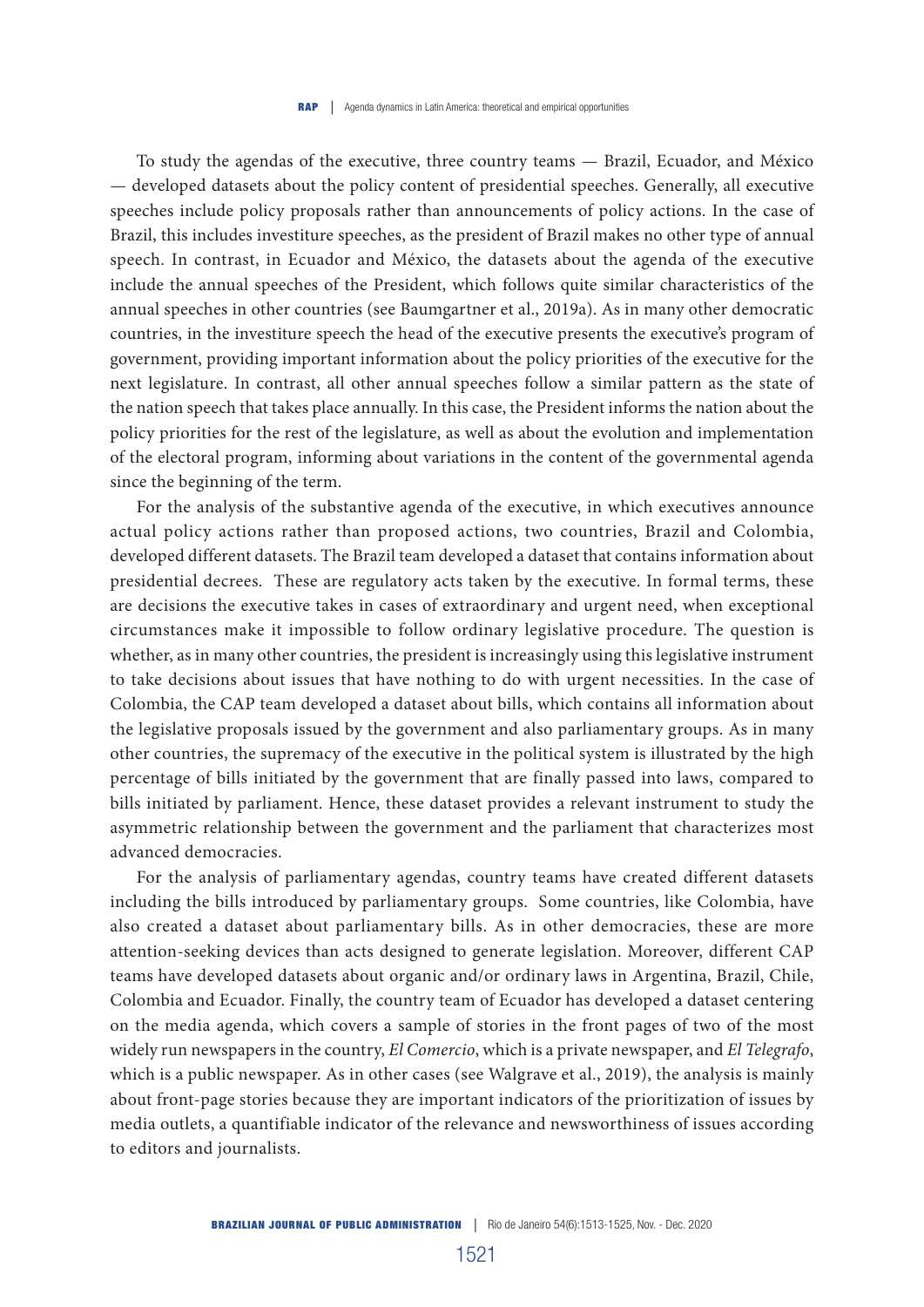All the databases have been coded twice by human coders, following the CAP codebook. The first task these country teams undertook, before starting the coding procedure, was to adapt the codebook to the peculiarities of their countries. In most cases, this meant to adapt existing descriptions that better inform about the peculiarities of each country. In other countries, this included the creation of new categories aimed to capture aspects that have no equivalent in other countries. Colombia is the only case that undertook these changes. In particular, Colombia created a new code (50) to account for Domestic Conflict and Peace Processes, which is a crucial problem in Colombian politics for the last decades.

There have been challenges in adopting the Comparative Policy Agendas framework into the Latin American context, but none of these challenges differ in kind from the experiences of European research teams. Language, expansion to a new set of countries, economic context, international actors, are similar to the challenges research teams had in moving into European countries from the U.S. system. Are there codes or policy domains that will need to be added, or any that will not be used? Can the country-specific coding system be integrated reasonably easily into the CAP master codebook? Do we need to think of databases or indicators that are not used in the EU or US context, such as debt, international aid, or trade indicators? Must we incorporate the priorities and activity levels of such actors as the international lending community? Note that these are not theoretical problems, simply contextual covariates that may be of interest to collect. Such an approach would be similar (at least methodologically) to incorporating EU Directives into the analysis of the dynamics of member state government agendas.

It is important to remember that CAP is a measurement system. It captures variation in policy agendas and policy actions across political systems in a systematic manner such that these variations can be quantitatively analyzed. The system can be used from the perspective of various theoretical perspectives. And qualitative work is essential to complement CAP-based quantitative policy process studies. CAP researchers have shown that governments tend to pursue similar policies, but at different times and intensities.

These variations do not explain themselves; there will always be roles for qualitative analyses and area studies. The integration of the strong intellectual tradition in qualitative Latin American Studies with the quantitative work emerging from the CAP research teams in Latin America has powerful scholarly and practical potential.

#### 5. CONCLUSIONS

Expansion of the CAP to the Latin American context presents numerous theoretical and practical opportunities. Theoretically, it expands to a new context the range of empirical observations, inevitably allowing better tests of existing theories as well as tests of new ones. If the past is any predictor of the future, more new questions will be addressed than we can currently envision. One obvious area of investigation may be the impact of neo-liberal policy reforms initiated or encouraged by certain international lending agencies on the domestic agendas and activities of Latin American countries. Similar to assessing the impact of EU Directives within the EU-CAP countries, these outside actors may have had a substantial impact on the domestic agenda, and on the distribution of power between executives and legislatures. However, different Latin American leaders have adopted the policies of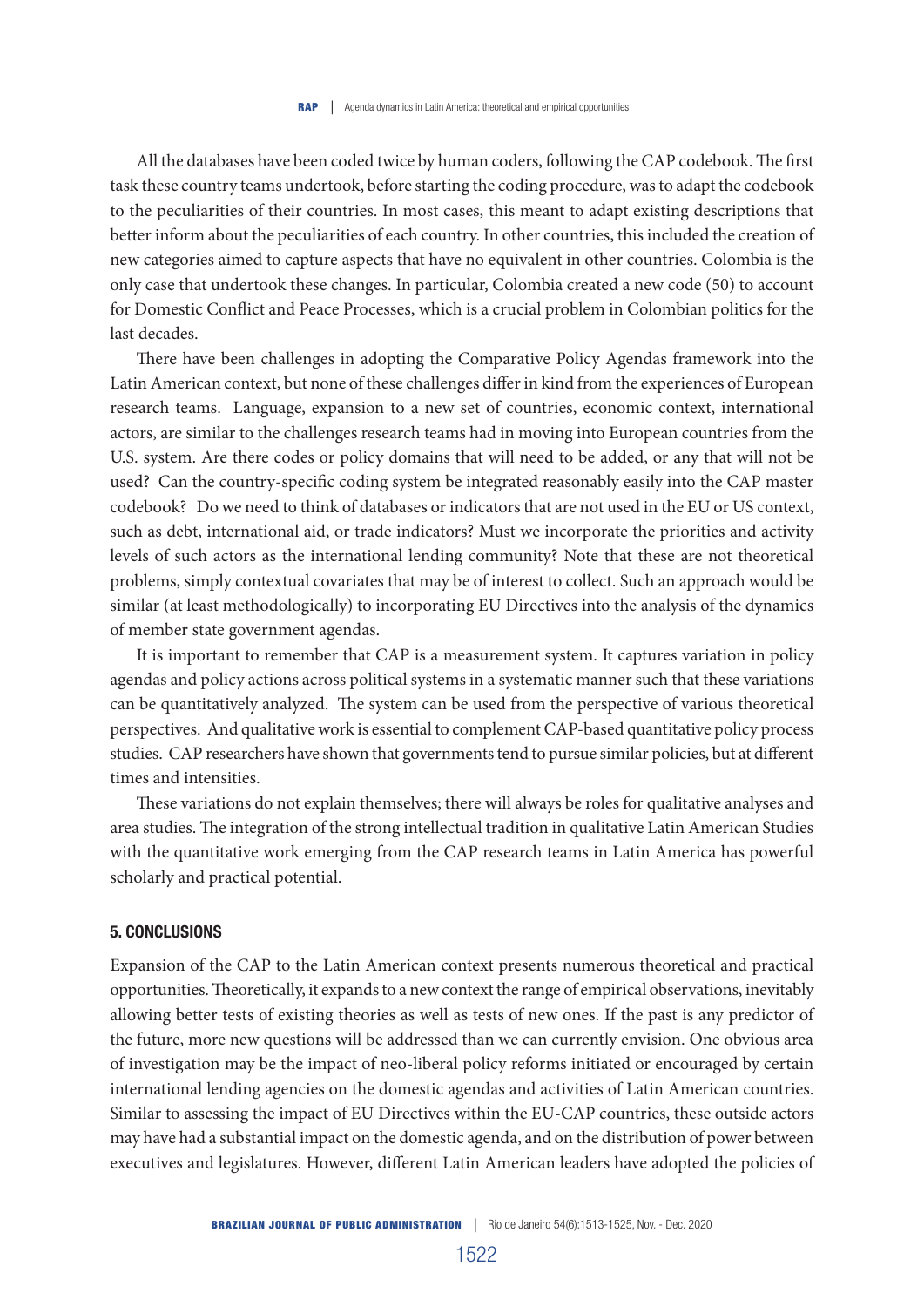international lending agencies with more or less enthusiasm (or sometimes, refused them outright). Thus, the range of response may well be greater within the countries of the LA-CAP than we have previously seen in the EU.

Building a bigger telescope invites new discovery. As the CAP expands into this new territory, we can expect many benefits.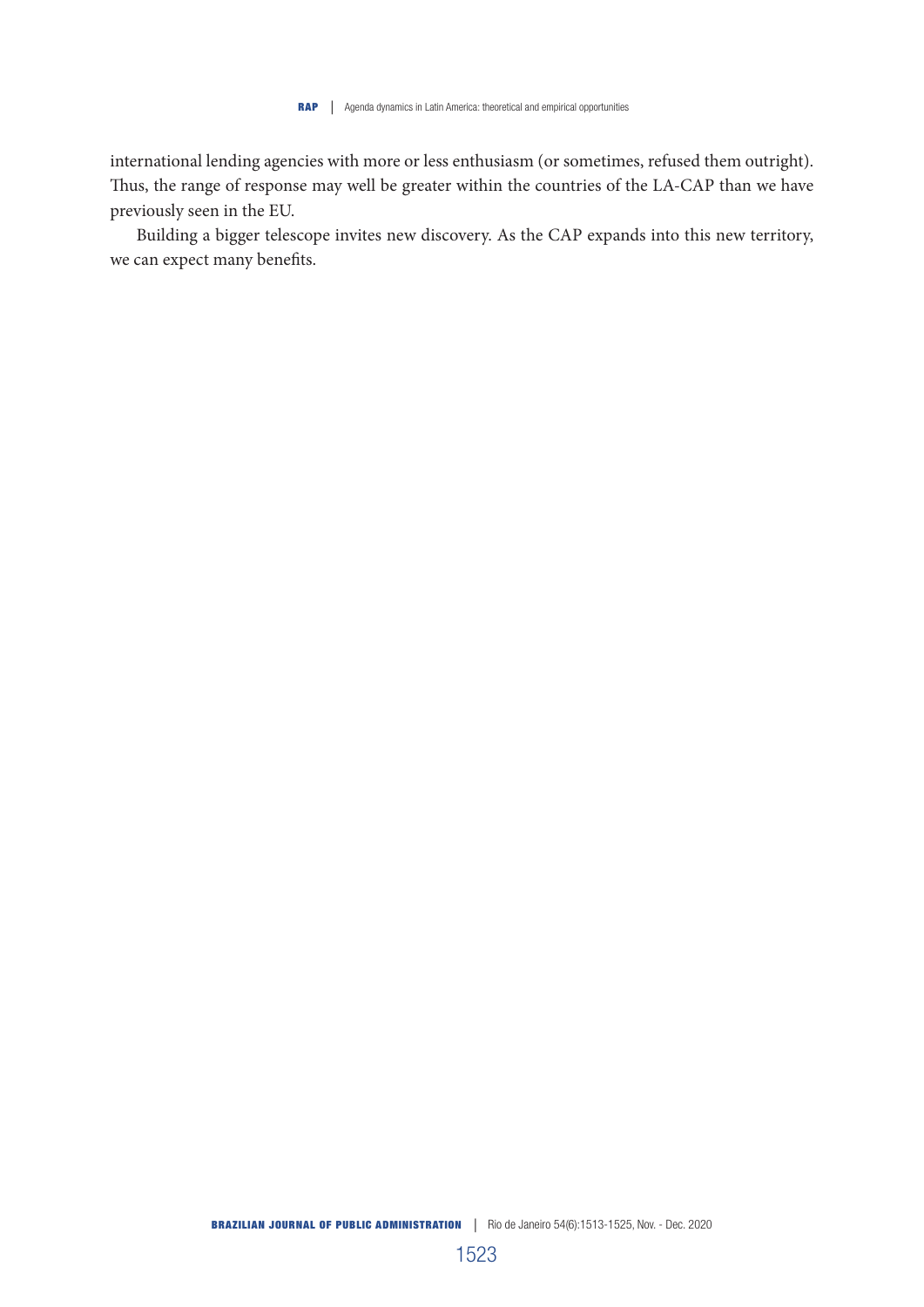# **REFERENCES**

Baumgartner, F. R., Breunig, C., & Grossman, E. (2019a). The Comparative Agendas Project: Intellectual Roots and Current Developments. In F. R. Baumgartner, C. Breunig, & E. Grossman. (Eds.), *Comparative Policy Agendas: Theory, Tools, Data*. (pp. 3-16). New York, NY: Oxford University Press.

Baumgartner, F. R., Breunig, C., & Grossman, E. (Eds.). (2019b). *Comparative Policy Agendas: Theory, Tools, Data*. New York, NY: Oxford University Press.

Baumgartner, F. R., & Jones, B. D. (1993). *Agendas and Instability in American Politics*. Chicago, IL: University of Chicago Press.

Baumgartner, F. R., & Jones, B. D. (2015). *The Politics of Information*. Chicago, IL: University of Chicago Press.

Chaqués Bonafont, L., Roqué, A. M. P., & Baumgartner, F. R. (2015). *Agenda Dynamics in Spain*. London, UK: Palgrave Macmillan.

Engeli, I., Green-Pedersen, C., & Larsen, L. T. (Eds.). (2012). *Morality Politics in Western Europe: Parties, Agendas and Policy Choices.* London, UK: Palgrave Macmillan.

Erikson, R. S., Stimson, J. A., & MacKuen, M. (2002). *The Macro Polity.* New York, NY: Cambridge University Press.

Green-Pedersen, C., & Mortensen, P. B. (2010). Who Sets the Agenda and Who Responds to it in the Danish Parliament? A New Model of Issue Competition and Agenda-Setting. *European Journal of Political Research*, *49*(2), 257-281.

Jones, B. D. (2016). The Comparative Policy Agendas Projects as Measurement Systems. *Journal of Public Policy*, *36*, 31-46.

Jones, B. D., & Baumgartner, F. R. (2005). *The Politics of Attention: How Government Prioritizes Problems*. Chicago, IL: University of Chicago Press.

Jones, B. D., Baumgartner, F. R., Breunig, C., Wlezien, C., Soroka, S. N., Foucault, M. … Walgrave, S. (2009). A General Empirical Law for Public Budgets: A Comparative Analysis. *American Journal of Political Science*, *53*(4), 855-873.

Jones, B. D., Baumgartner, F. R., & True, J. L. (1998). Policy Punctuations: US Budget Authority, 1947-95. *Journal of Politics*, *60*(1), 1-33.

Jones, B. D., Theriault, S. M., & Whyman, M. (2019). The Great Broadening: How the Vast Expansion of the Policymaking Agenda Transformed American Politics. Chicago, IL: University of Chicago Press.

Seeberg, H. B. (2013). The Opposition's Policy Influence through Issue Politicization. Journal of *Public Policy*, *33*(1), 89-107.

Soroka, S. N., & Wlezien, C. (2010). *Degrees of Democracy: Politics, Public Opinion, and Policy*. New York, NY: Cambridge University Press.

Stimson, J. A. (1999). *Public Opinion in America: Moods, Cycles, and Swings* (2nd ed.). Boulder, CO: Westview.

Wlezien, C. (1995). The Public as Thermostat: Dynamics of Preferences for Spending. *American Journal of Political Science*, *39*(4), 981-1000.

Wlezien, C., & Soroka, S. N. (2012). Political Institutions and the Opinion-Policy Link. *West European Politics*, *35*, 1407-1432.